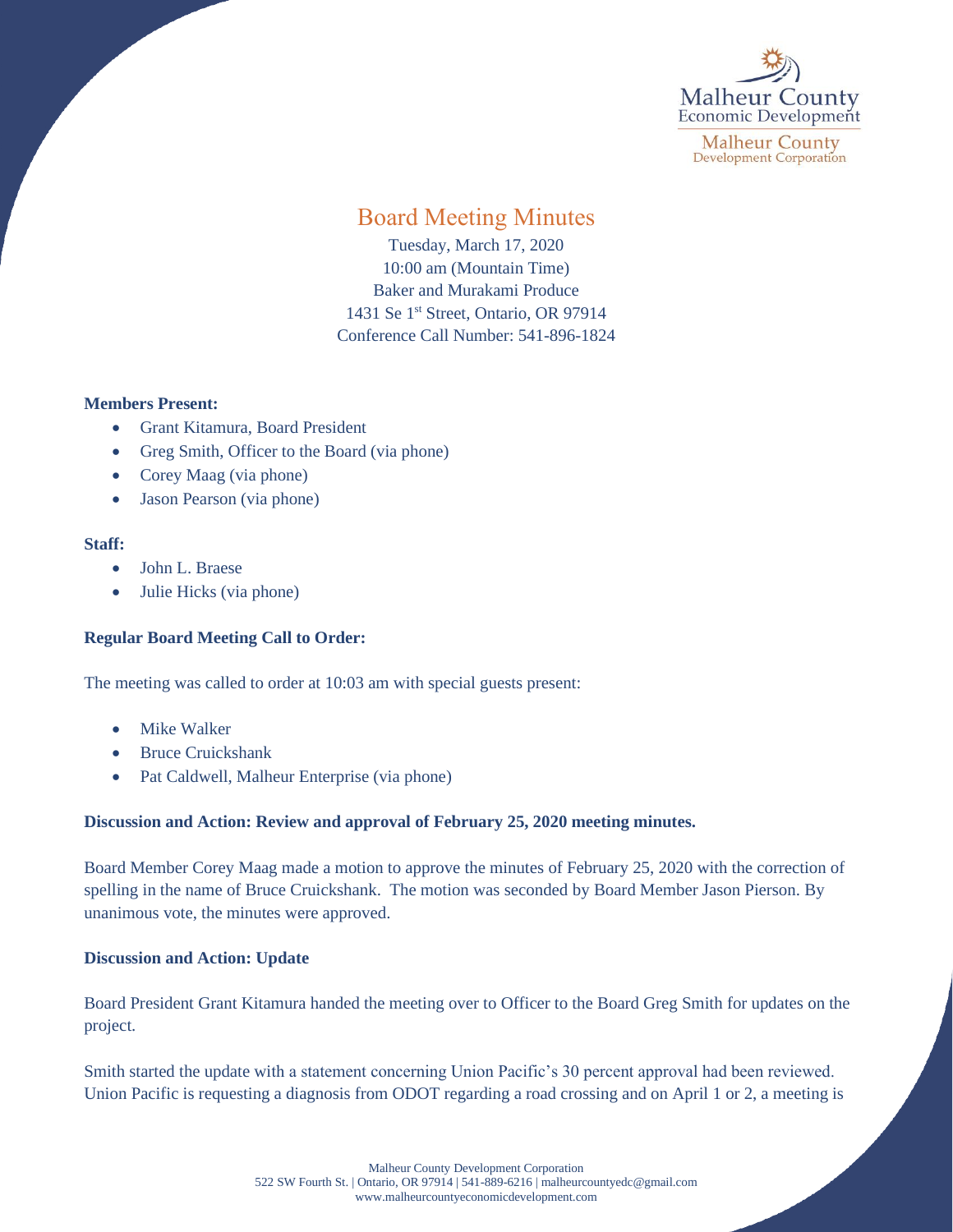scheduled to discuss Gamble and Gem Avenue. Smith also discussed the need to board approval of an expenditure of \$125,000 payable to Union Pacific for switching design.

Maag requested additional information and to see a copy of the letter from Union Pacific on the request. Smith stated a copy of the letter would be sent to board members and a vote on the expenditure would take place via email.

Smith continued stating a meeting with Union Pacific representatives would take place April 7 in Omaha. This meeting could be changed depending on the current virus situation.

Smith briefed the board on Union Pacific's continuing look at the rendering plant located on the rail's easement property. Staff from the railroad continue to look into the situation.

On the civil side of the discussion, Smith announced a meeting on March 11 with the City of Nyssa went well regarding sewer and water to the site. Before proceeding, Smith advised a third-party analysis be completed to determine the revenue stream and ability to meet payments.

Smith said a meeting with ODOT regarding traffic analysis is planned, but due to the virus, a date is not set at this time.

Smith announced a meeting with Idaho Power and Cascade Natural Gas is set for March 24 to start conversations on needs at the facility. In addition, a call with ODOT and the Tioga Group on March 20 was held to discuss modifications of the milestones to place more emphasis on an agreement with Union Pacific.

Smith stated two insurance companies had responded to the RFP. Kitamura said both companies were located within the county and multi-generational. The board requested a comparative analysis on costs be completed with the two companies.

Smith briefed the board on a change placed upon payments by ODOT. In the past, 100 percent was reimbursed, but ODOT is now holding back 5 percent. Smith said we are now looking at alternatives to the 5 percent retainage.

In regards to public relations, Smith announced a briefing was sent out each Friday to the board and to the press. In addition, Smith said he briefed the Ontario City Council via telephone during a council meeting.

Smith announced a meeting with Jim Farmer and farmable land had occurred and an agreement had been reached verbally. A subsequent written agreement is being prepared for both parties.

Smith continued with notice of a letter received from a Portland attorney regarding public records requests. It was again stated we cannot release records not in possession. Smith explained the RSIS application was prepared by Brad Baird and was a simple application handled in one meeting with no outside assistance.